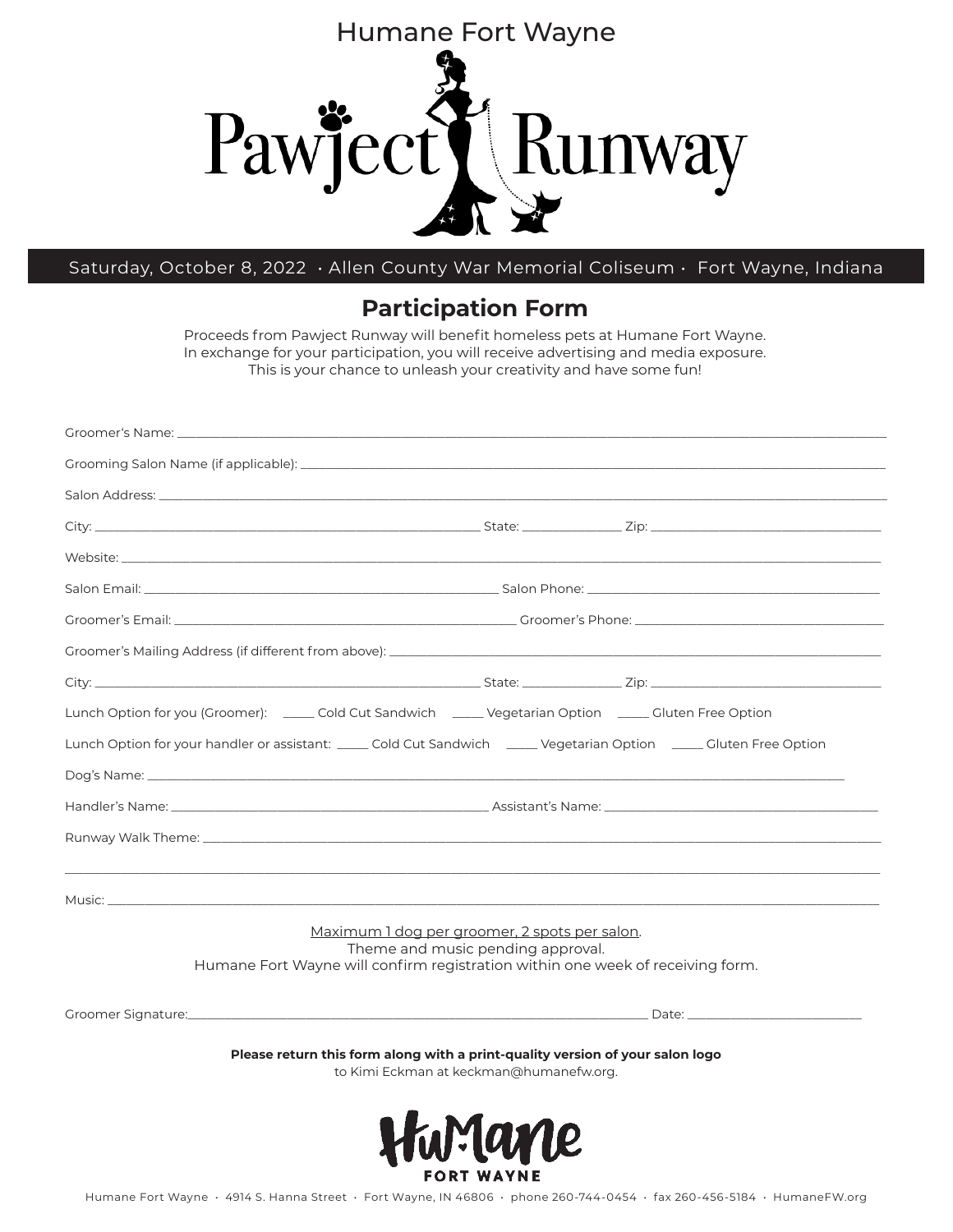

Saturday, October 8, 2022 • Allen County War Memorial Coliseum • Fort Wayne, Indiana

## **Groomer Bios**

**We are asking each of our groomers to submit a few written paragraphs about yourself to be used in our event program and to be read aloud before you walk onstage.** 

In these paragraphs, please introduce yourself, your dog, your theme, plus a little extra.

Don't be afraid to have fun! We've included some questions to use below if you need inspiration.

**Groomer bios are due to Kimi Eckman, keckman@humanefw.org, on or before Friday, July 29, 2022.**

## **Inspiration Questions**

- Tell us about yourself. (Come on, brag a little bit!)
- What city & state are you from?
- How long have you been grooming?
- What made you choose to groom?
- What is your theme?
- Why did you choose your theme?
- Tell us about the dog you chose to groom.
- List anyone special who should get credit in your performance such as costume designer, dog's parents, choreographer, etc.
- Tell us about the pets you have now.
- What kind of pets did you have while growing up?
- How would your friends describe you?
- What are your hobbies, things you do for fun?
- What is your favorite way to spend an evening or day off?

#### **Due By July 15, 2022**

- \_\_\_\_ Completed Participation Form
- \_\_\_\_ Theme
- \_\_\_\_ Music selection

#### **Due by July 29, 2022**

- Salon logo in print-quality
- resolution Groomer bio
- 
- \_\_\_\_ Before photo of dog
- Headshot (Groomer & Handler) to be used in the program

#### **Due by September 23, 2022**

\_\_\_\_ Swag bag items *(optional please arrange drop off with Kimi.)*

Questions? Reach out to Kimi Eckman by emailing keckman@humanefw.org.

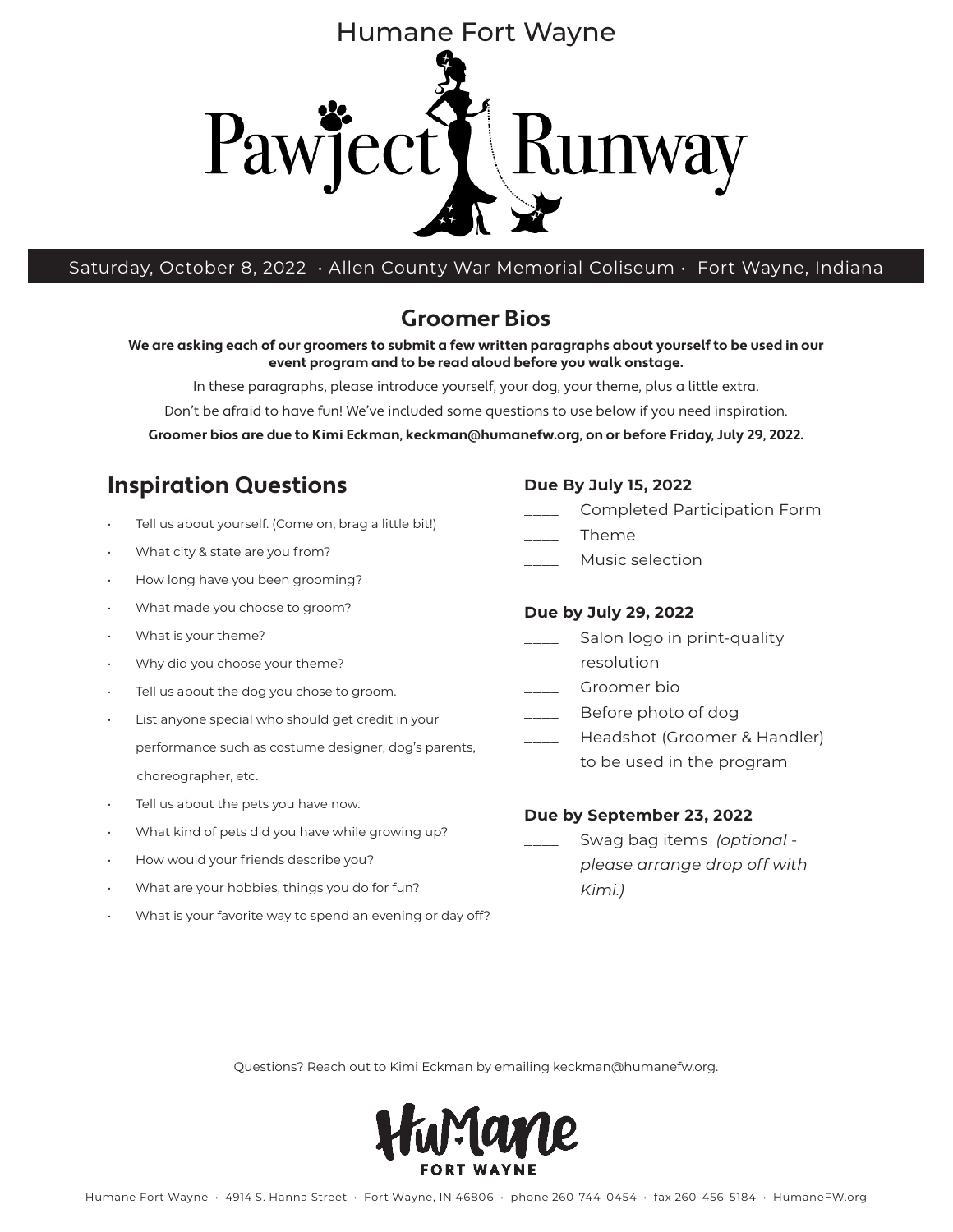

Saturday, October 8, 2022 • Allen County War Memorial Coliseum • Fort Wayne, Indiana

# **Before Event Checklist**

Please send items to Kimi Eckman at *keckman@humanefw.org*.

## **Due By July 15, 2022**

- \_\_\_\_ Completed Participation form
- \_\_\_\_ Theme
- \_\_\_\_ Music selection

## **Due by September 23, 2022**

\_\_\_\_ Swag bag items *(optional - please arrange drop off with Kimi.)*

## **Due by July 29, 2022**

- \_\_\_\_ Salon logo in print-quality resolution
- Groomer bio
- \_\_\_\_ Before photo of dog
	- Headshot (Groomer & Handler) to be used in the program

## **Event Timeline**

| 11:00 am - 3:00 pm | Groomers check in and arrive for setup.                                                                                                                                                                                                                 |  |
|--------------------|---------------------------------------------------------------------------------------------------------------------------------------------------------------------------------------------------------------------------------------------------------|--|
| 11:00 am - 4:00 pm | Runway available for rehearsal with dogs.                                                                                                                                                                                                               |  |
| 3:30 pm            | Judges arrive.                                                                                                                                                                                                                                          |  |
| 4:00 pm            | Pre-show Judging in Groomer Prep Area. *Only the groomer and<br>persons with credentialed lanyards are permitted in the Groomer<br>Prep Area. No guests allowed. Anyone without a credentialed<br>lanyard must purchase a ticket to watch competition.* |  |
| 5:00 pm            | All Groomers, Handlers, and Dogs report to the Groomer Prep Area<br>for VIP meet & greets.                                                                                                                                                              |  |
| 6:00 pm            | Doors open to guests arriving to Pawject Runway. Cocktail hour<br>begins with hors d'oeuvres.                                                                                                                                                           |  |
| $7:00$ pm          | Pawject Runway starts.                                                                                                                                                                                                                                  |  |
|                    | Your models need to be in the hallway in order of their<br>appearance 10 minutes before going on stage.                                                                                                                                                 |  |
|                    | Groomer may watch the rest of the performance.                                                                                                                                                                                                          |  |
|                    | During the awards, each groomer will be called to the stage. At<br>this time, you may bring your dog(s) up to the stage for a photo.                                                                                                                    |  |